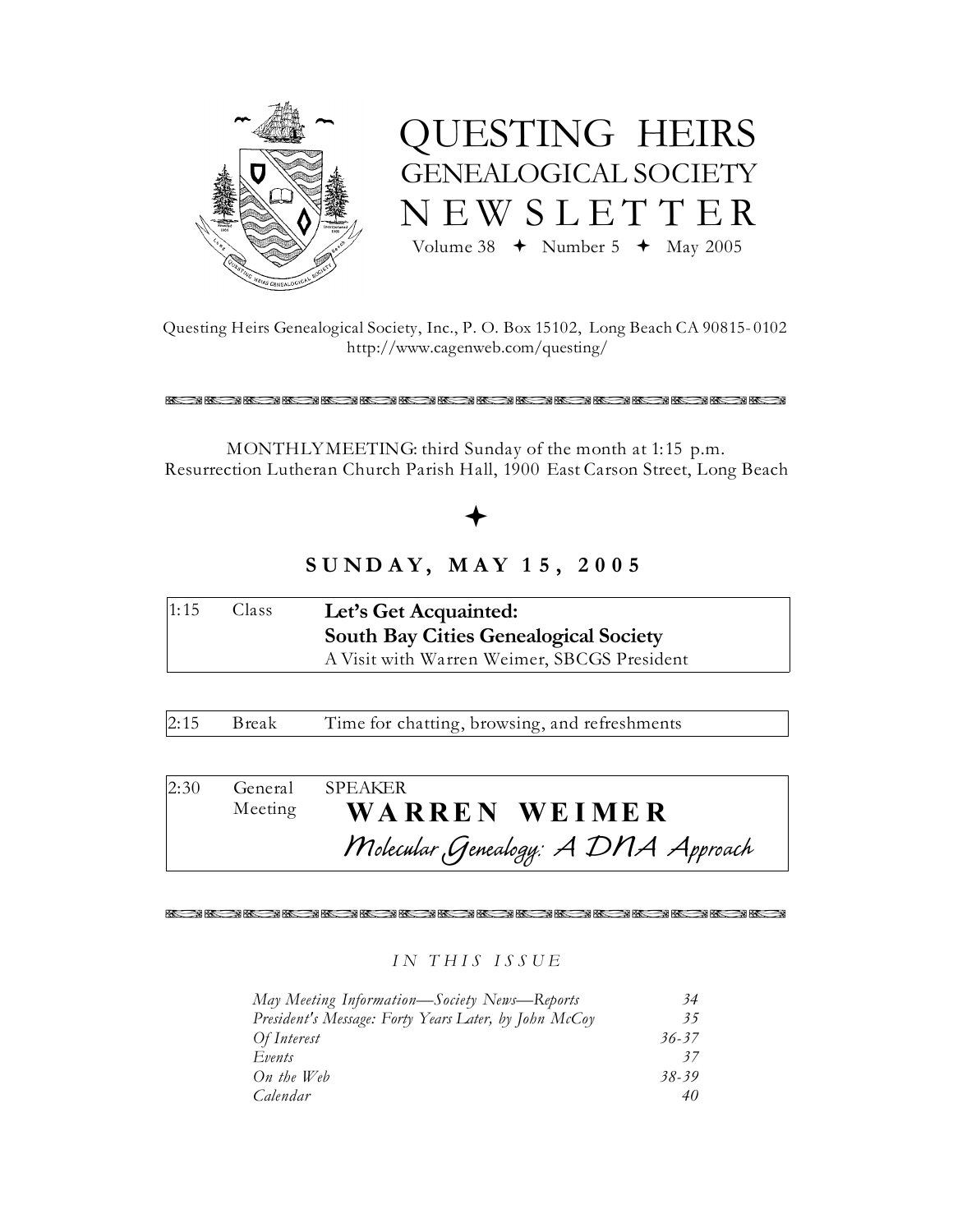### MAY MEETING

CLASS: Let's Get Acquainted: South Bay Cities Genealogical Society

Could our friendly neighbors to the west have the specialized resources you need for your research? Have you ever wondered what is involved in putting on a large annual seminar? Did you realize several of our favorite speakers belong to this group? Get the answer to these and many other questions as we present an informal interview with Warren Weimer, President of the South Bay Cities Genealogical Society.

### **SPEAKER: WARREN WEIMER**

Warren Weimer is an Immigrant Genealogical Society member, and serves as an IGS Librarian each month. He is a member of several other genealogical societies, as well. He is very experienced with the use of computers, computer tools and programs, and Internet resources to make genealogical research more productive. Warren will talk about Molecular Genealogy & DNA, discussing the advanced technology in DNA research over the past decade as it relates to genealogy.

### SOCIETY NEWS

Liz Myers is beginning a project to help schools with their genealogy lessons, and is looking for connections in local school districts. If you know a teacher or administrator who might be interested, please contact Liz at (562) 598-3027, or by email at  $\langle \text{lizstooks}(\text{Qcs.com}\rangle$ .

The SCGS 36th annual Genealogical Jamboree and Resource Expo is taking place Friday, May 13 and Saturday, May 14 at the Burbank Airport Hilton and Convention Center at 2500 Hollywood Way, Burbank.

Questing Heirs will have a display table at the Jamboree, and we need volunteers to work the table. The more volunteers, the less time each one has to stay at the table! If you can volunteer, or if you want to coordinate transportation with other members, please contact Liz Myers at (562) 598-3027, email <lizstookes@cs.com>, or Chuck Mitchell, at  $(562)$ 961-8895, email <cmitchell696@charter.net>.

For more information on the Jamboree, phone (818) 843-7247, e-mail Leo Myers at <ltmyers@earthlink.net>, or visit <http://www.scgsgenealogy.com>.

MEMBERSHIP **REPORT** Jeanette (Marcus) JONES  $(562)$  421-5610

APRIL MEETING ATTENDANCE Members: 30 Guests: 3

**REFRESHMENTS** Georgie (Peterson) LYONS  $(562)$  432-4908

Thanks to our April hosts: Arlene ANDERSON **Liz MYERS** Tina YANIS

Our May hosts will be: Cynthia DAY-ELLIOTT Norma GRADY Sandra HOLLANDSWORTH Connie WILLIAMS

| FINANCIAL REPORT              |                  |  |
|-------------------------------|------------------|--|
| David WERTS                   | $(562)$ 431-7790 |  |
|                               |                  |  |
| March Income                  | 101.73<br>S      |  |
| March Expenses                | 152.60           |  |
|                               |                  |  |
| First Quarter Income          | 420.85<br>S      |  |
| <b>First Quarter Expenses</b> | 946.94           |  |
|                               |                  |  |
| <b>Operating Balance</b>      | 6,702.12<br>\$   |  |
| <b>Invested Balance</b>       | 20,000.00        |  |
|                               |                  |  |

**KOM KOM KOM KOM KOM KOM KOM KOM KOM KOM** 

Copyright © 2005, Questing Heirs Genealogical Society, Inc.

Permission to reprint original items from this publication is granted, provided that the reprint is used for non-commercial, educational purposes, and that the following notice appears at the end of the article: Previously published in Questing Heirs Genealogical Society Newsletter, Vol. 38, No. 5 (May 2005).

This newsletter is published monthly as a benefit for members of Questing Heirs; it is not meant to be sold. Those who are unable to attend our meetings but wish to subscribe to the newsletter may purchase a newsletter-only membership for \$12.00 a year. To join, please contact us using the address on the front page.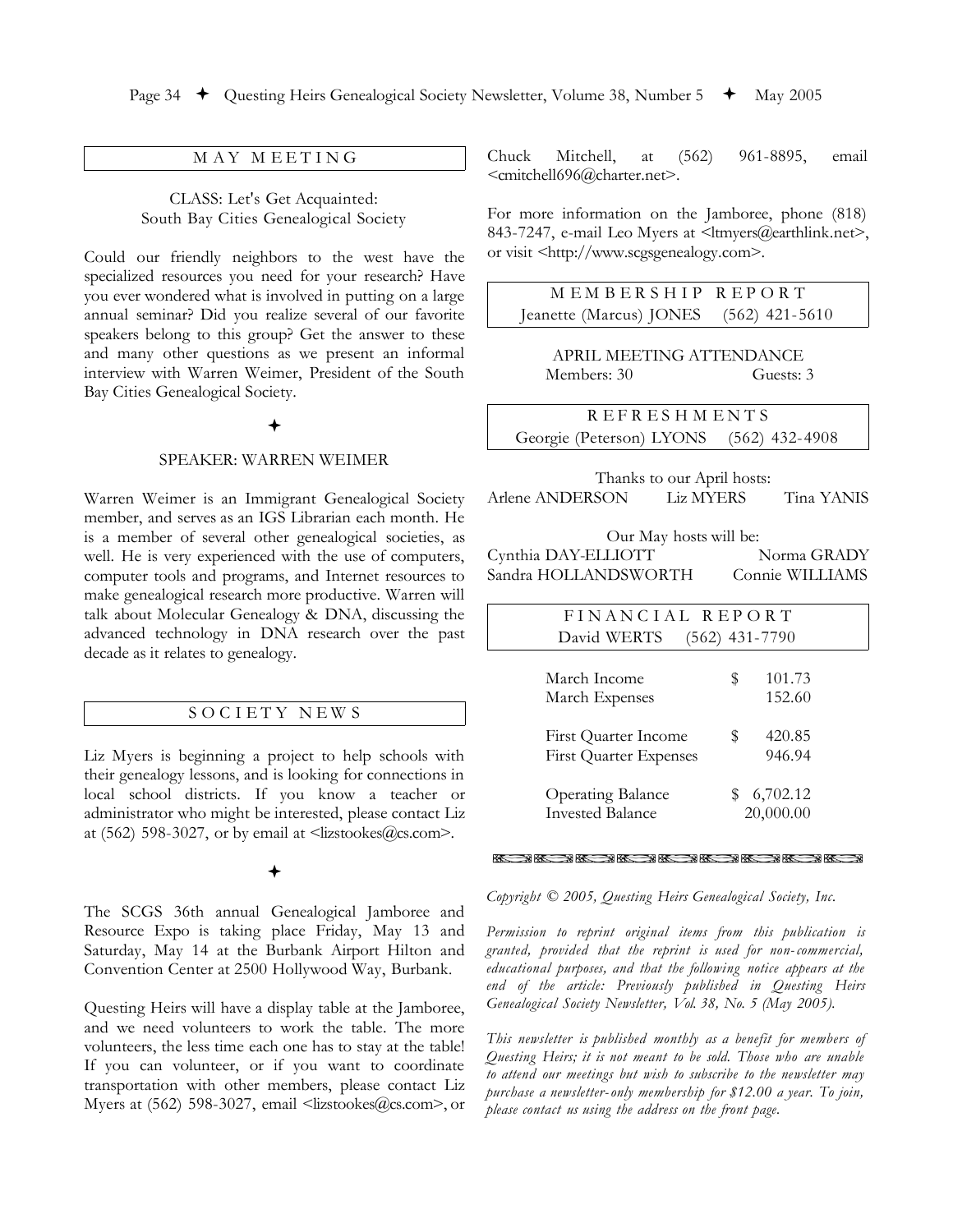PRESIDENT'S MESSAGE

# FORTY YEARS LATER, I'M STILL FIGHTING WITH THE MICROFILM READERS

his may sound like just another pet peeve, but it's important! If genealogists are going to do quality work, they need quality tools. The time we have spent over the years trying to find a microfilm reader that is properly adjusted, and a microfilm printer that will produce usable copies, has probably added a couple years to our research, if it hasn't already impaired our vision.

Some of the problems relate to simple maintenance tasks. On those models where the film is loaded at the top, dust and debris can collect on the glass plates or on the top surface of the lens assembly. On occasion, we have even been startled to see the shadow of a bug walking across the glass plates! In a pinch, you can probably clean these surfaces yourself. We should carry a can of compressed air, for blowing dust off of lenses! Also, there's may be an adjustable screw at the front left corner of the metal plate that holds the glass plates, and when it is not properly adjusted, either the top or the bottom of the image will be out of focus at all times! The screw is supposed to align the glass plates so they are exactly parallel to the plane of the lens.

If used as designed, these machines should deliver a clear image. Over the years, though, parts may have been replaced with something

different. Today, many microfilm readers are equipped with donated camera lenses they weren't designed for. Some of the lenses lack "flat field correction," so they will never have the entire image in focus. Some lenses have a focal length that is not compatible with the design of the reader, with the result that the lamp is in the wrong position to illuminate the image properly. The image will always be too dark!

I finally realized there are two key features to look for when selecting a microfilm reader. These are very basic requirements, but I have the impression that many of the volunteers who repair microfilm readers are not aware of them. First, if the reader has a zoom lens or a high-magnification lens (anything over 40X), it should also have a lever for adjusting the position of the light source! If the light source is not adjustable, the reader was designed around a "normal" lens with a fixed magnification, and if the lens is changed, the image will not be as bright as it should be. The higher the magnification, the more important this is!

The second key feature is even more basic. Is the lamp bright enough? I'm afraid everyone is using the cheapest possible bulbs today, and that seems to mean the dimmest bulb they can get away with. A bulb

that is bright enough for a "normal" lens will not be bright enough for a zoom lens or for a lens with a high magnification, such as 62X. That's just basic optics! The bulb has to be bright enough to produce a clear image at the highest available magnification.

Having the right lamp is even more important for microfilm printers. The lamp has to be sized to produce a good copy at the highest magnification, even if the film is a bit dark. (Naturally, the light source has to be properly adjusted for the lens that is used!) Microfilms that are properly exposed in the first place will always be a bit dark, because that is the only way to assure that any faded writing will be visible. important point Another for microfilm printers is that the instruction manual should stay with the machine. No matter how many little green buttons the machine has, they won't do us any good unless we know what the various adjustments are and how to make intelligent use of them. Just because we are addicted to our hobby doesn't mean we are willing to insert an infinite number of quarters into the machine in hopes that, by randomly fiddling with the little green buttons, we will eventually obtain a usable copy. We know there is a better way!

- John McCoy



Help stamp out, eliminate, and abolish redundancy! Author Unknown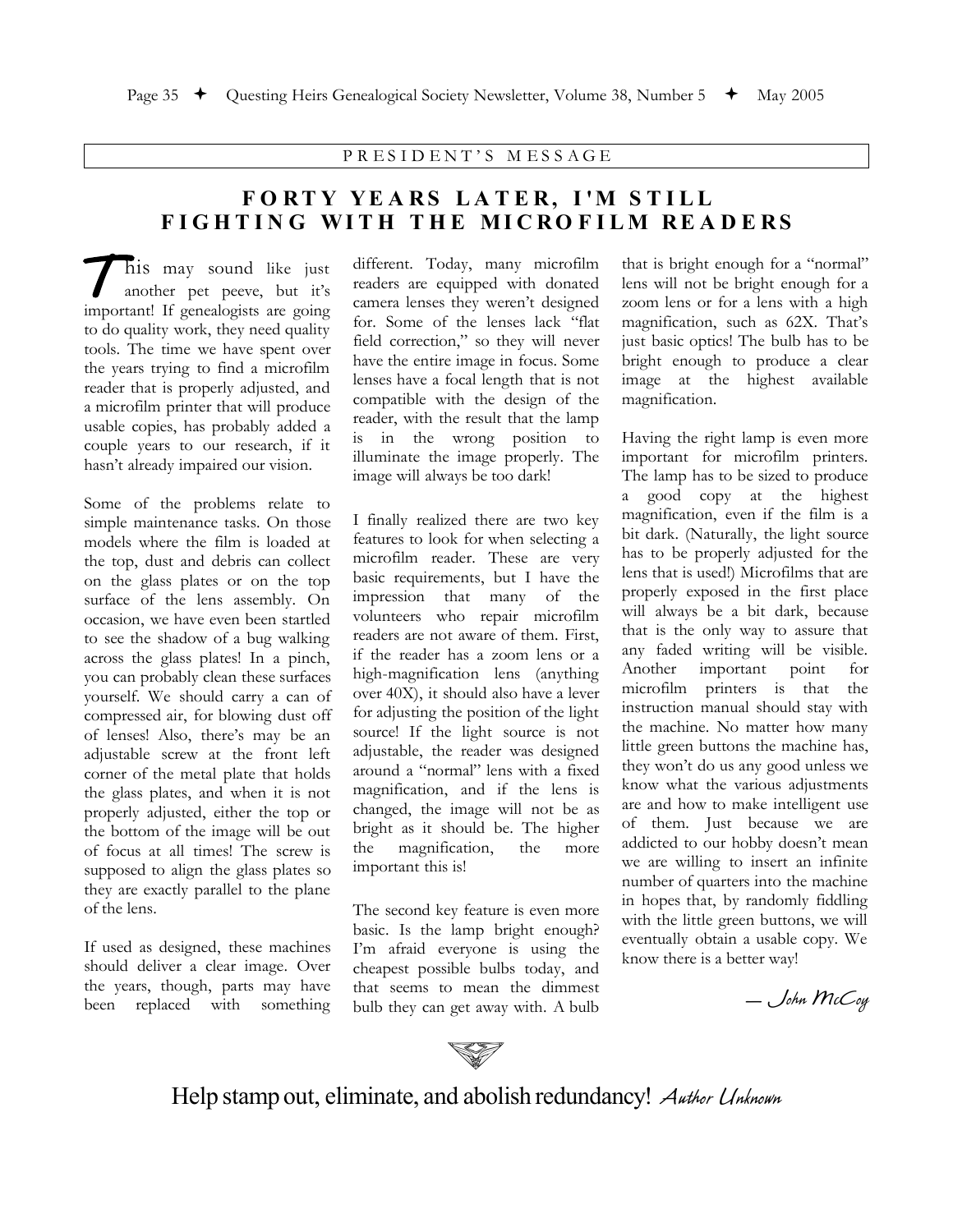### OF INTEREST

### NATIONAL GEOGRAPHIC ANNOUNCES MASSIVE HUMAN MIGRATION STUDY

### The following information comes from the National Geographic web site:

The National Geographic Society, IBM, geneticist Spencer Wells, and the Waitt Family Foundation have launched the Genographic Project, a five-year effort to understand the human journey—where we came from and how we got to where we live today. This unprecedented effort will map humanity's genetic journey through the ages.

The fossil record fixes human origins in Africa, but little is known about the great journey that took Homo sapiens to the far reaches of the Earth. How did we, each of us, end up where we are? Why do we appear in such a wide array of different colors and features?

Our genes allow us to chart the ancient human migrations from Africa across the continents. Through one path, we can see living evidence of an ancient African trek, through India, to populate even isolated Australia.

But to fully complete the picture we must greatly expand the pool of genetic samples available from around the world. Time is short.

In a shrinking world, mixing populations are scrambling genetic signals. The key to this puzzle is acquiring genetic samples from the remaining world's indigenous peoples whose ethnic and genetic identities are isolated.

Such distinct peoples, languages, and

cultures are quickly vanishing into a 21st century global melting pot.

That's why the Genographic Project has established ten research laboratories around the globe. Scientists are visiting Earth's remote regions in a comprehensive effort to complete the planet's genetic atlas.

But we don't just need genetic information from Inuit and San Bushmen—we need yours as well. If you choose to participate and add your data to the global research database, you'll help to delineate our common genetic tree, giving detailed shape to its many twigs and branches.

Public participation, including yours, is critical to the Genographic Project's success. Purchasing a Public will Participation Kit fund important research around the world -and open the door to the ancient past of your own genetic background.

As your own genetic ancestry is revealed you'll also see worldwide samples map humankind's shared genetic background around the world and through the ages.

The Participation Kit costs U.S. \$99.95 (plus shipping and handling and tax if applicable). The kit includes:

• DVD with a Genographic Project overview hosted by Dr. Spencer Wells, visual instructions on how to collect a DNA sample using a cheek scraper, and a bonus feature program: the National

Geographic Channel/PBS production The Journey of Man.

- · Exclusive National Geographic map illustrating human migratory history and created especially for the launch of the Genographic Project.
- Buccal swab kit, instructions, and a self-addressed envelope in which to return your cheek swab sample.
- · Detailed brochure about the Genographic Project, featuring stunning National Geographic photography
- Confidential Genographic Project ID  $#$  to anonymously access your results at this Web site.
- Testing and analysis of your sample.

The net proceeds from sales of the kits will fund additional research and the Legacy Project, which will indigenous provide groups participating in the Genographic Project with direct help through development projects, education, public-awareness campaigns and aimed at preserving traditional cultures.

To be clear—these tests are not conventional genealogy. Your results will not provide names for your personal family tree or tell you where great-grandparents lived. vour Rather, they will indicate the maternal or paternal genetic markers your deep ancestors passed on to you and the story that goes with those markers.

information, For more visit: <http://www3.nationalgeographic.com  $/genographic$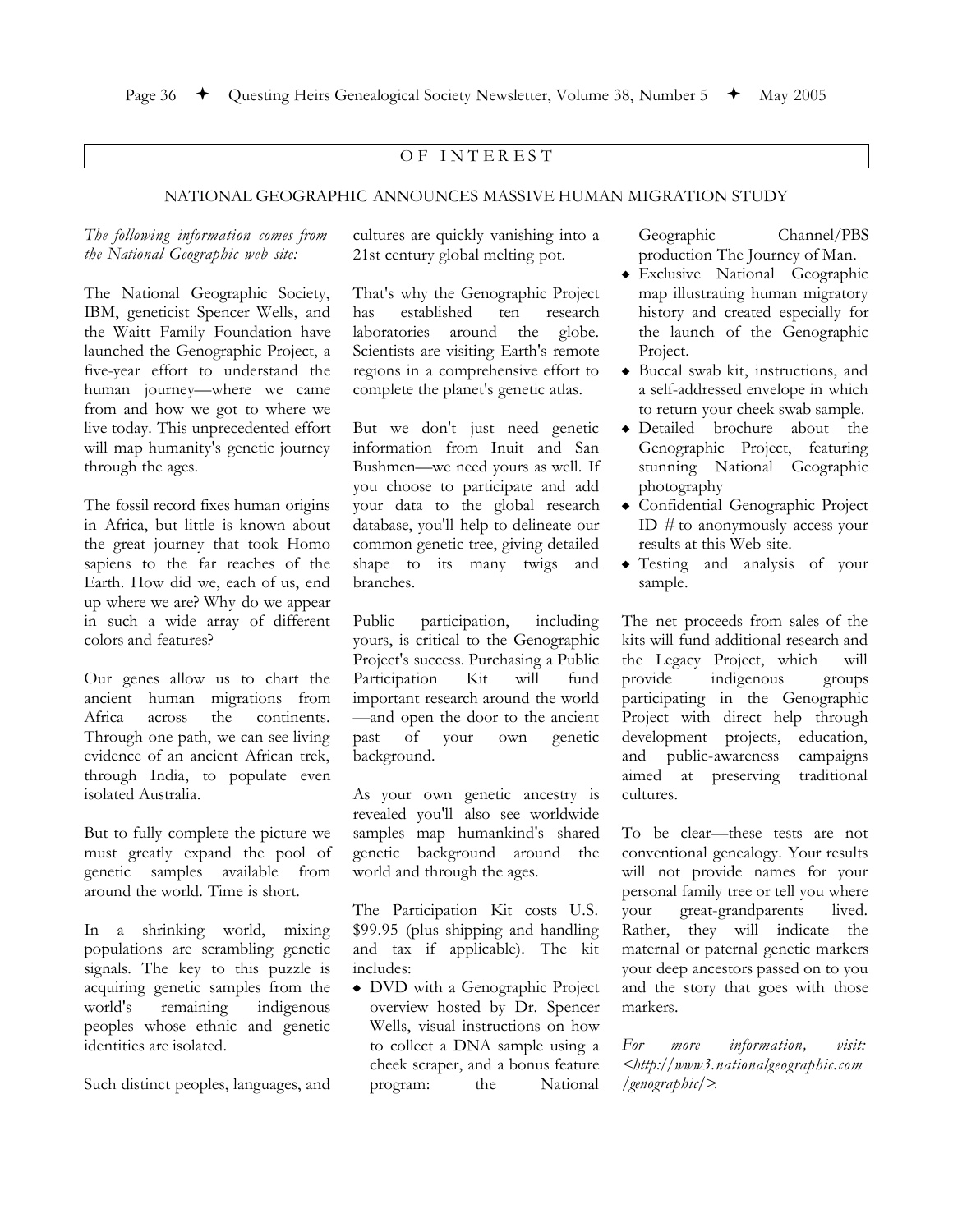### OF INTEREST, continued

### **SCGS SEARCHING FOR OLD PHOTOGRAPHS**

Do you have cherished family photographs that you would be willing to share with others? With your permission, the Southern California Genealogical Society would like to include them on their new Family Photo Album web pages. They would particularly like to include the following types of photographs:

- $\bullet$  Old (pre-1930s) photos of family members.
- $\bullet$  Residents from Southern

California, who could be featured in a special photo gallery.

· Old-timey photos of buildings, tourist sights, etc., particularly of Los Angeles County.

They are asking that these be personal photos owned by you or family members. vour **Both** identified and unidentified photos can be included. At this time, they can accept only those photos that have been scanned and are in digital format. These photos will not be

sold and will remain your property. Photos will be removed from the Photo Album upon your request. Unfortunately, we are unable to use photos that were published elsewhere **or** printed  $\frac{1}{1}$ the newspaper due  $\mathsf{to}$ copyright concerns.

If you are interested, please email Hinkel Paula <sub>at</sub> <phinkel@pacbell.net> and let her know of your interest. She will contact you with the specifics.

### EVENTS

### **BYU GENEALOGY &** FAMILY HISTORY CONFERENCE JULY 26-29, 2005

The 37th annual Brigham Young University Genealogy and Family History Conference will be held Tuesday, July 26 through Friday, July 29 at the BYU Conference Center in Provo, Utah. The theme for this year's conference is "Building A Lasting Legacy." Eight information tracks will be available: Beginning Family History, Family History Center Support, Computers, Europe/Nordic Research, British Research, U.S. Research, Methodology, and Publishing Family Histories. Limited on-campus housing is available. Registration is limited, so early registration is encouraged. For more information, call (801) 422-8925, or visit <http://ce.byu.edu/cw/cwgen/>

### **WHOLLY GENES GENEALOGY CONFERENCE & CRUISE NOVEMBER 6-13, 2005**

Wholly Genes Software, creators of The Master Genealogist, is hosting a genealogy conference and cruise through the western Caribbean, where you can learn about genealogical research methods, tools, and technologies from some of the most popular speakers and authorities in those fields.

The conference and cruise offers a first-class lineup of speakers and at least eleven hours of lectures on a wide variety of topics relevant to every family history researcher. Scheduled speakers and presentations include: Robert Charles Anderson, Dick Eastman, Cyndi Howells, Elizabeth Shown Mills, and Bob Velke; other speakers and presentations may also be available. Users of The Master Genealogist, or other interested researchers, will have access to an additional six hours of instruction specific to that software.

Best of all, the conference will be conducted on a sevennight cruise which visits such exotic ports of call as Grand Cayman, Costa Maya, Cozumel, and Belize. All lectures are scheduled while the ship is at sea so that you can spend the days at port relaxing on exotic beaches, visiting Mayan ruins, snorkeling, swimming with the dolphins, or participating in any number of other optional guided shore excursions.

Prices start at \$700 per person, including lodging, food, port fees and taxes, and attendance to all conference lectures. For complete details about the speakers, lectures, ship, itinerary, and cabin pricing, visit <http://www.whollygenes.com/cruise.htm>.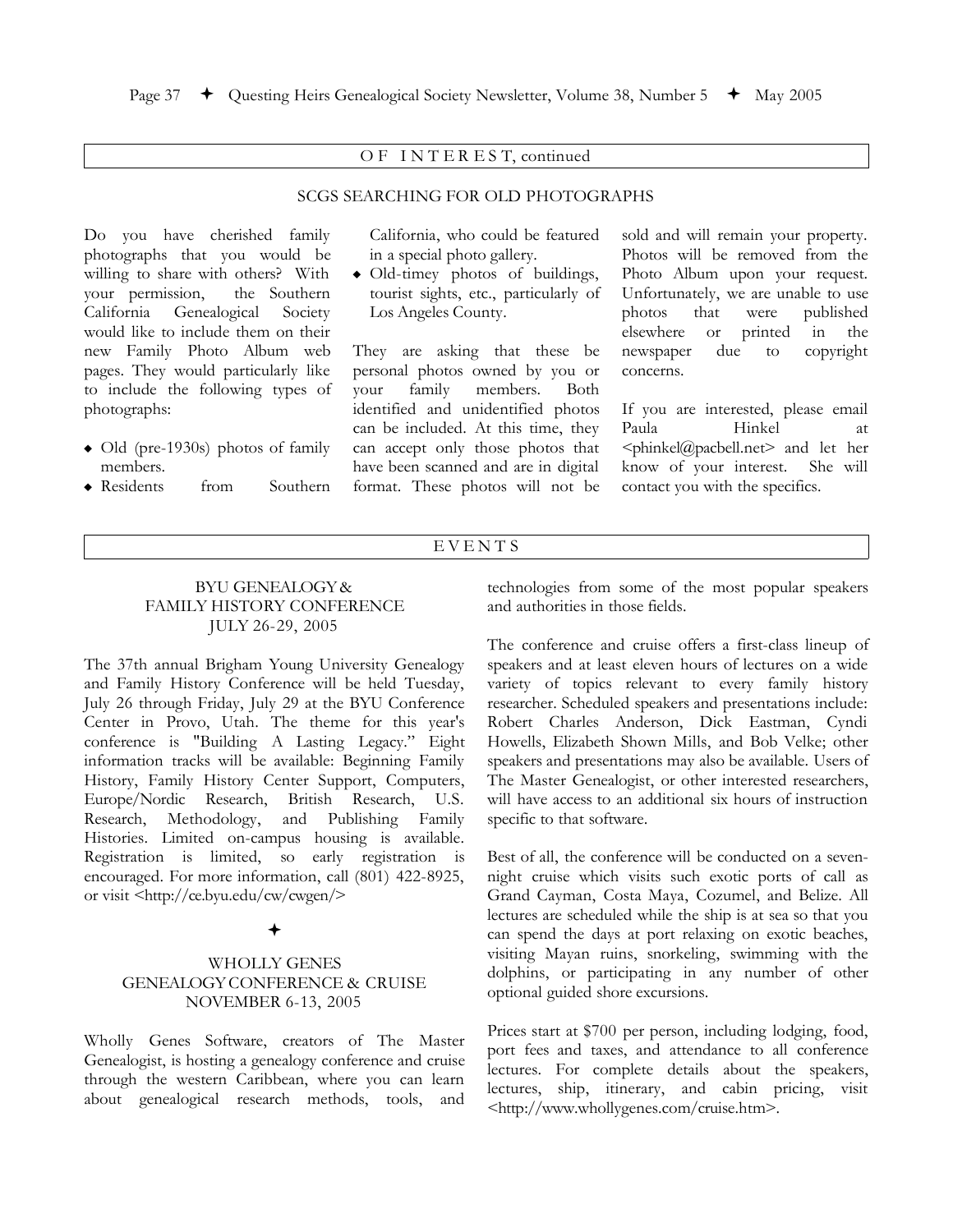### ON THE WEB

### THE WAYBACK MACHINE <http://www.archive.org/>

The Wayback Machine, a service from the Internet Archive and Alexa Internet, allows people to access and use archived versions of stored websites. Visitors to the Wayback Machine can type in an URL, select a date, and then begin surfing on an archived version of the web. The Wayback Machine is built so that it can be used and referenced by anybody and everybody.

The original idea for the Wayback Machine began in 1996. Now, with over 100 terabytes and a dozen web crawls completed, the Internet Archive has made the Wayback Machine available to the public.

The Wayback Machine, which is growing at a rate of 12 terabytes per month, is the largest known database in the world, containing multiple copies of the entire publicly available web. This eclipses the amount of data contained in the world's largest libraries, including the Library of Congress.

### **TALKING SCOT** <http://www.talkingscot.com/>

Ina Gibbons, president of the Sun City Palm Desert Genealogy Club, sent us the following information:

TalkingScot website has been set up as a meeting place for people with an interest in Scottish genealogy, history and culture. In the finest Scottish tradition, we extend a warm welcome to all and ask that you please join us!

The site is very informal and includes these features:

- Forum: Talk to Talking Scot members.
- Societies: Family History Societies.
- Sources: Valuable sources of genealogical data.
- Census: A concise explanation of the census in Scotland.
- Registrar: Registration districts in Scotland.
- Libraries: Places where you can find useful genealogy information.
- $\bullet$  Experts: Professional people who offer a professional service.

Many of our members are acknowledged experts in their fields, and are able to offer advice and assistance. We also have many who are newcomers and looking for a little help in their quest to trace their ancestry. Of course everyone likes to pop in for a chat and to read the stories!

After visiting our site you will notice that our home page has been defined by the photographs of the Carr Bridge and the Falkirk Wheel-links to yesterday with an eye on the future. Classic ingenuity, lasting heritage and simple grace. Their timeless appeal is a testimony to what it means to be "of Scotland!"

You will find our site is moderated by common sense and good Scots manners. If you have any questions, please make a post, or feel free to contact us by email at <talkings@talkingscot.com>. We'll be happy to hear from you.

## NEW YORK PUBLIC LIBRARY UNVEILS ONLINE ARCHIVE <http://www.nypl.org/digital/>

The New York Public Library recently unveiled an online archive of 275,000 images, available to the public for free. The project, called the NYPL Digital Gallery, is supported by a \$7 million grant from The Atlantic Philanthropies and includes Civil War photographs, illuminated manuscripts, Japanese prints, early American maps, and photographs of New York City buildings and streetscapes. Paul LeClerc, president and chief executive officer of the library, noted that while other libraries are digitizing texts, few are putting materials such as photographs and maps online. Images in the collection are either in the public domain or are owned by the library and can be downloaded and used for noncommercial purposes. The NYPL Digital Gallery project, which is unrelated to the library's arrangement with Google to digitize content, is expected to add another 225,000 images to its database in the coming months.

Excerpted from the Chronicle of Higher Education, March 3, 2005, <http://chronicle.com/prm/daily/2005/03/ 2005030307n.htm>.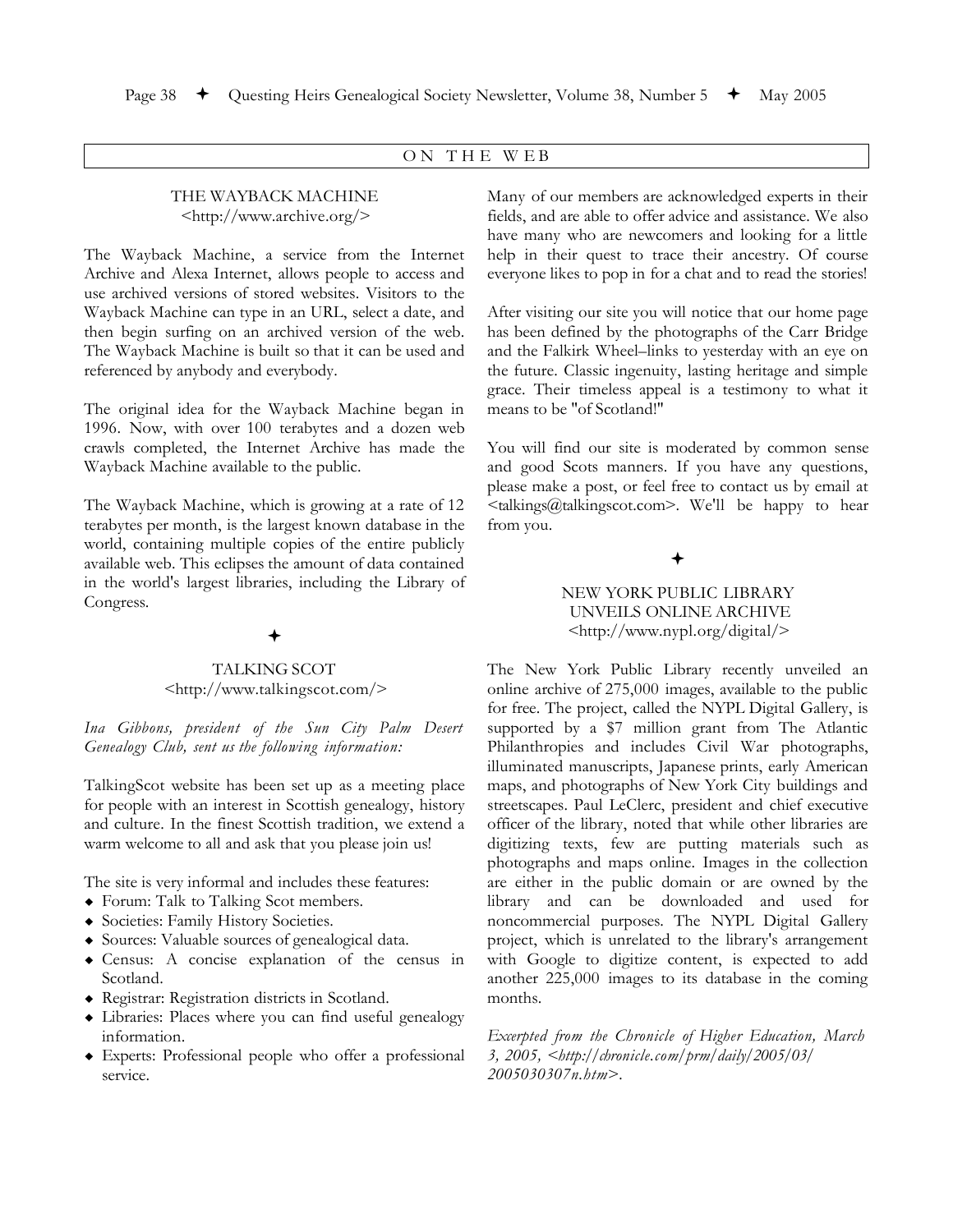### ON THE WEB, continued

### **SCGS REVAMPS WEB SITE** <http://www.scgsgenealogy.com/>

The following information  $is$ excerpted from  $\lt$ http://www.scgsgenealogy.com/WebLaunch.htm>:

It is with pride that we announce the launch of the new website for the Southern California Genealogical Society. Many months' work has gone into the design, programming, and content development of the new site.

The website is the SCGS's first real step toward becoming a strong genealogical resource on the Internet. The 30,000-volume SCGS Family Research Library is recognized as the largest privately owned and volunteeroperated genealogy library on the West Coast. We intend to extend the level of excellence of our brick-andmortar facility into our Internet presence," explained Paula Hinkel, the Society's vice president and member of the website design team. "We want the website to be the first stop for genealogists and family researchers who are tracing their ancestors in Southern California." The new website offers a variety of information for SCGS members and nonmembers:

- Research techniques and tips for novices as well as experienced researchers
- Information on resources and facilities in LA County.
- ◆ Several sections designed to communicate the Society's educational offers, activities and events.
- Articles about the volunteers who staff the Library and other programs.
- The Research Library's card catalog will be available online. Books, manuscripts, maps, CDs, periodicals, and microform resources will be included.
- Online purchase of the Society's publications.
- Special Interest Groups and Projects features.
- Posting area for queries, questions and suggestions.
- Data that can be searched free of charge.

Although the searchable data is limited at present, it will be expanded and improved over the coming months. The current website is an interim step that will eventually house the Society's Genealogy Resources Online (GRO) database of genealogical information about the residents of Los Angeles and surrounding Southern California counties. "We are playing catch-up and working very hard to compile records-birth, marriage, death and burial records; cemetery inventories; immigration and naturalization; church, school and organization directories, Great Registers of Voters, court records, city directories, and other resources-for Los Angeles County. We have an aggressive plan for developing our database. It's a big job, but it will be an incredibly valuable asset for our Society and for the genealogical community," said Louise Calaway, SCGS officer and driving force behind the data compilation projects.

Calaway continued, "With 9.5 million residents in Los Angeles in 2000, we know that in coming generations, many, many people are going to be looking for their ancestors in Southern California. It's our turn to leave a legacy of data for researchers in the future. Every genealogist has benefited from the work of volunteers who compiled genealogical data in the past."

### ANCESTRY.COM OFFERS U.S. CENSUS MORTALITY SCHEDULES 1850-1880 <http://www.ancestry.com/>

Part of the U.S. Federal Censuses from 1850-1880 included a mortality schedule enumerating the individuals who had died in the previous year. Because each of the censuses from 1850-1880 began on June 1, "previous year" refers to the 12 months preceding June 1, or June 1 (of the previous year) to May 31 (of the census year). This database contains an index to all individuals enumerated in these mortality schedules. In addition, each individual is linked to the census image on which they appear.

Currently, there are schedules available for Arizona, Colorado, District of Columbia, Georgia, Illinois, Iowa, Kansas Territory, Kentucky, Louisiana, Kansas, Massachusetts, Michigan, Montana Territory, Nebraska, Nebraska Territory, New Jersey, North Carolina, Ohio, Tennessee, Texas, Utah Territory, Vermont, Virginia, and Washington Territory.

Reprinted with permission from Ancestry Daily News, April 26, 2005. Subscription information available at <http://www.ancestry.com/dailynews>.